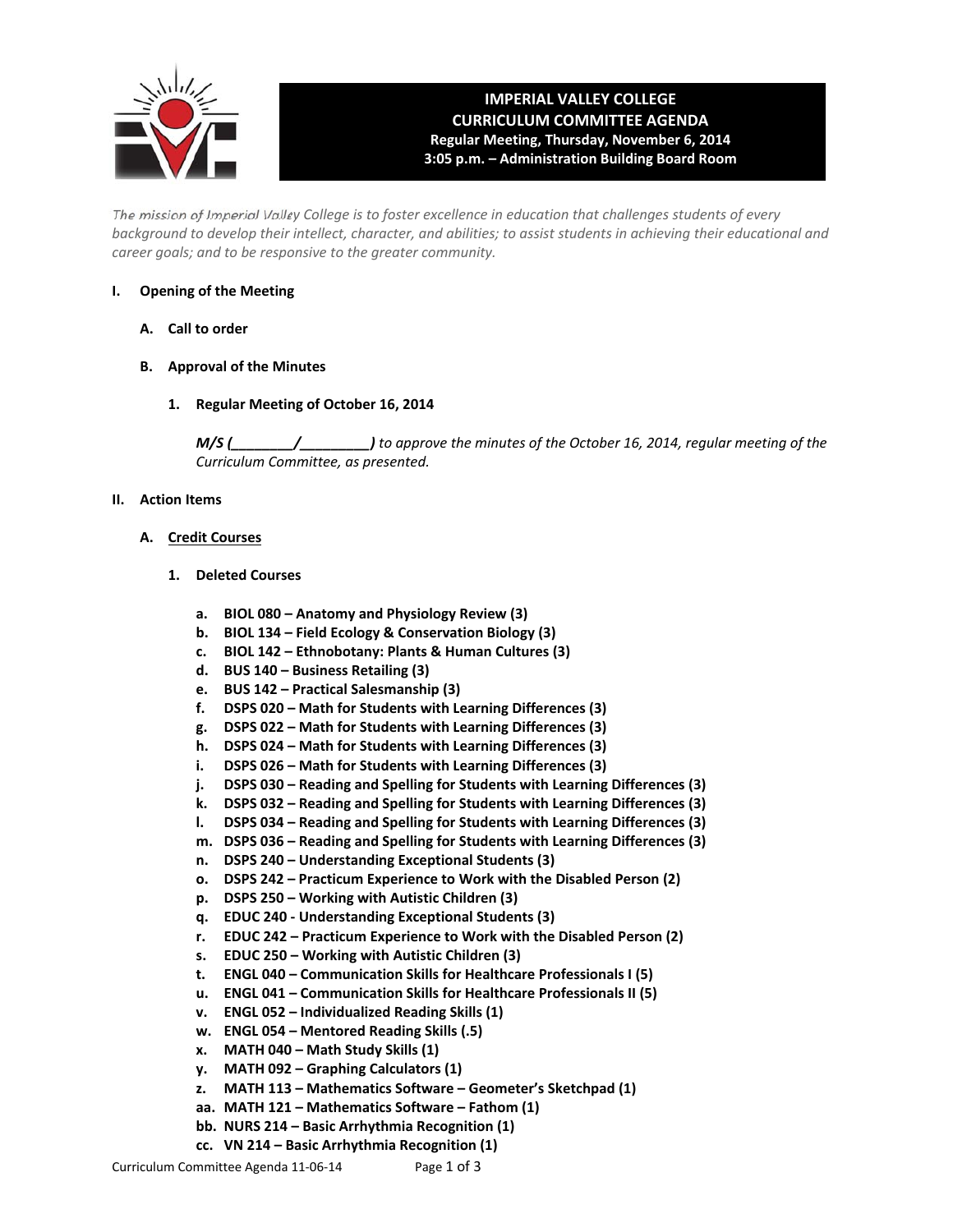- **dd. PE 163 – Song and Cheer (2)**
- **ee. SPAN 116 – Spanish for HealthCare Professionals (3)**

*M/S (\_\_\_\_\_\_\_/\_\_\_\_\_\_\_) to approve the deletion of the inactivated credit courses a. through ee, effective 2015‐2016 as presented. The motion:*

- **2. Revised Courses**
	- **a. ACR 101 – Air Conditioning and Refrigeration Systems (3)**
	- **b. ACR 102 – Residential Air Conditioning Systems (3)**
	- **c. ACR 103 – Air Conditioning Electrical Circuits and Controls (3)**
	- **d. ACR 104 – Air Conditioning Heating Systems (3)**
	- **e. ACR 105 – Heat Load Calculation and Measurements (2)**
	- **f. ACR 106 – Air Conditioning Ventilation (3)**

*M/S (\_\_\_\_\_\_\_\_/\_\_\_\_\_\_\_\_) to approve the removal of recommended preparation for ACR 101‐ 106, effective 2015‐2016, as presented. The motion:*

- **g. AG 120 – Soil Science (3)**
- **h. AG 140 – Principles of Plant Science (4)**
- **i. ART 112 – Design (3)**
- **j. FIRE 229 – Command 1A (2.5)**
- **k. FIRE 230 – Command 1B (2.5)**
- **l. FIRE 233 – Command 1C (2.5)**
- **m. SPAN 100 – Elementary Spanish I (5)**
- **n. SPAN 110 – Elementary Spanish II (5)**
- **o. SPAN 200 – Intermediate Spanish I (5)**
- **p. WE 201 – Employment Readiness (1)**
- **q. WE 220 – Internship (1‐4)**

*M/S (\_\_\_\_\_\_\_\_/\_\_\_\_\_\_\_\_) to approve the update to title and/or description, objectives, content, and texts as indicated in CurricUNET, effective 2015‐2016, as presented. The motion:*

#### **B. Noncredit Courses**

- **a. BUS 800 – Personal Improvement**
- **b. BUS 801 – Customer Service for Retailing**
- **c. BUS 802 – Sales Transactions**
- **d. BUS 803 – Sales Calculations**
- **e. BUS 804 – Computer Basics**
- **f. BUS 820 – Fundamentals of Supervision**
- **g. BUS 821 – Managing Employee Performance**
- **h. BUS 822 – Enhancing Employee Performance**
- **i. BUS 823 – Harassment and Discrimination Prevention**
- **j. BUS 824 – Business Communication**
- **k. BUS 830 – Entrepreneurial Academy**
- **l. BUS 835 – Making Financial Decisions**
- **m. DSPS 800 – Social Skills**
- **n. DSPS 801 – Critical Thinking**
- **o. DSPS 802 – Horseback Riding for the Disabled**
- **p. DSPS 803 – Arts and Crafts for the Disabled**
- **q. DSPS 804 – Accessing Social/Recreational Resources**

*M/S (\_\_\_\_\_\_\_\_/\_\_\_\_\_\_\_\_) to approve the deletion of the inactivated noncredit courses a. through q., effective 2015‐2016 as presented. The motion:*